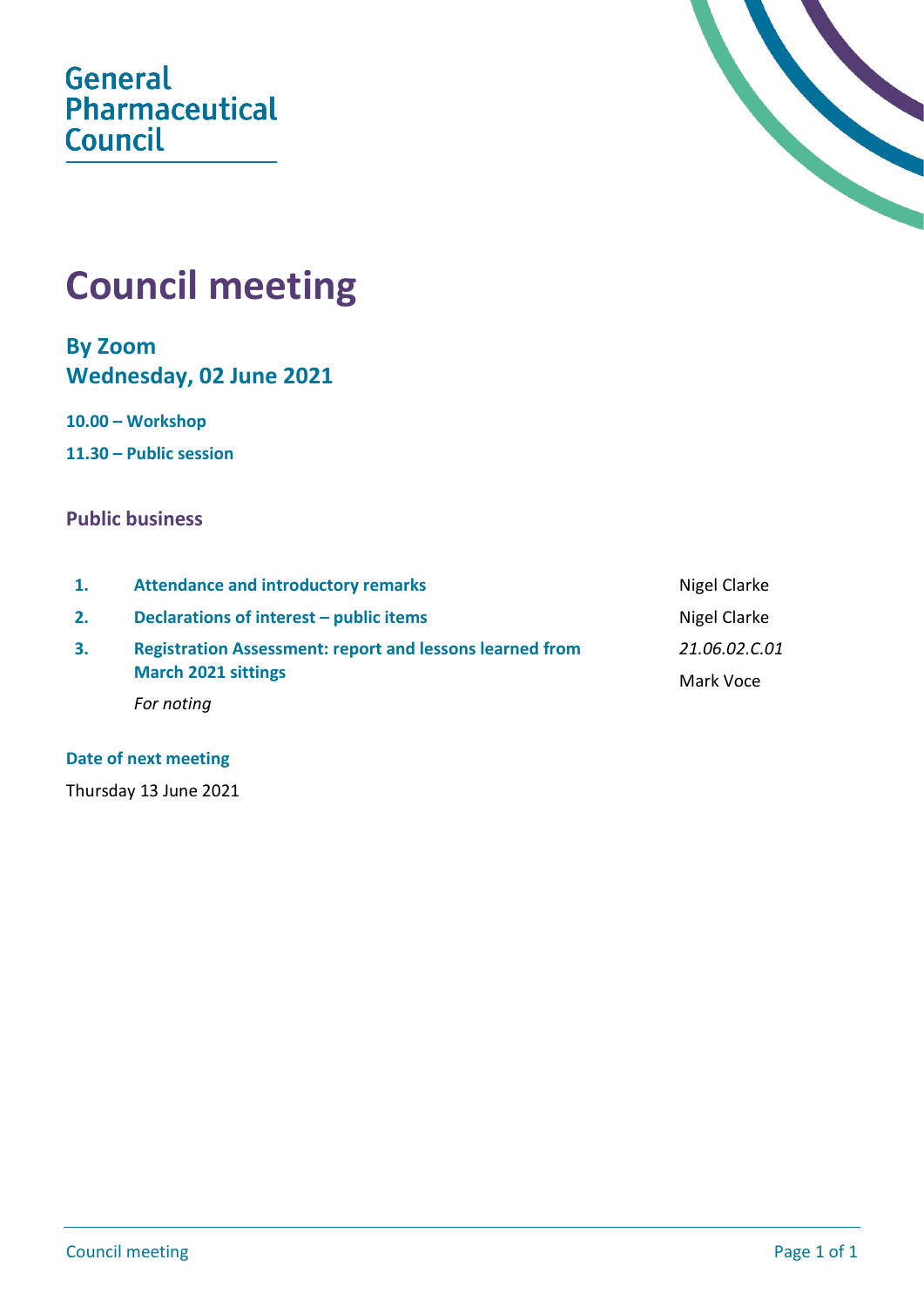# **Registration assessment: report and lessons learned from March 2021 sittings**

# **Meeting paper for Council on 02 June 2021**

Public business

## **Purpose**

To provide Council with a report on lessons learned from the registration assessment which candidates sat on 17 and 18 March 2021.

## **Recommendations**

The Council is asked to note the report at **Appendix 1** and the actions being taken prior to the next assessment in July 2021.

#### **1. Introduction**

- 1.1 The registration assessment was held on 17 and 18 March 2021. A total of **2666** candidates sat the assessment and **2352** passed; an overall pass rate of **88.2%**.
- 1.2 The registration assessment had been postponed form June 2020 and moved online in response to the impact of the Covid-19 pandemic. This was the first time the assessment had been held online. A more detailed breakdown of the pass rate and candidate performance will be provided to Council at the meeting on 10 June.

### **2. Report and lessons learned**

- 2.1 While we achieved the overall strategic objective of holding an online assessment which maintained standards and enabled the majority of eligible candidates to sit, there are a number of lessons to be learned from this challenging exercise. We have held a number of sessions since the March assessment, involving all members of the team and have also held a detailed discussion with Pearson Vue.
- 2.2 Key issues highlighted include our communications to candidates throughout the process, management of risk and a number of practical operational issues, including candidate bookings for test centres through the Pearson Vue systems. The report at **Appendix 1** sets out the chronology of issues and decisions from the point when the decision was made to postpone the assessment in 2020 and sets out the key lessons learned from each stage of the process.
- 2.3 We are now taking forward these actions in advance of the summer sittings which will be held on 27, 28 and 29 July 2021 at Pearson Vue test centres.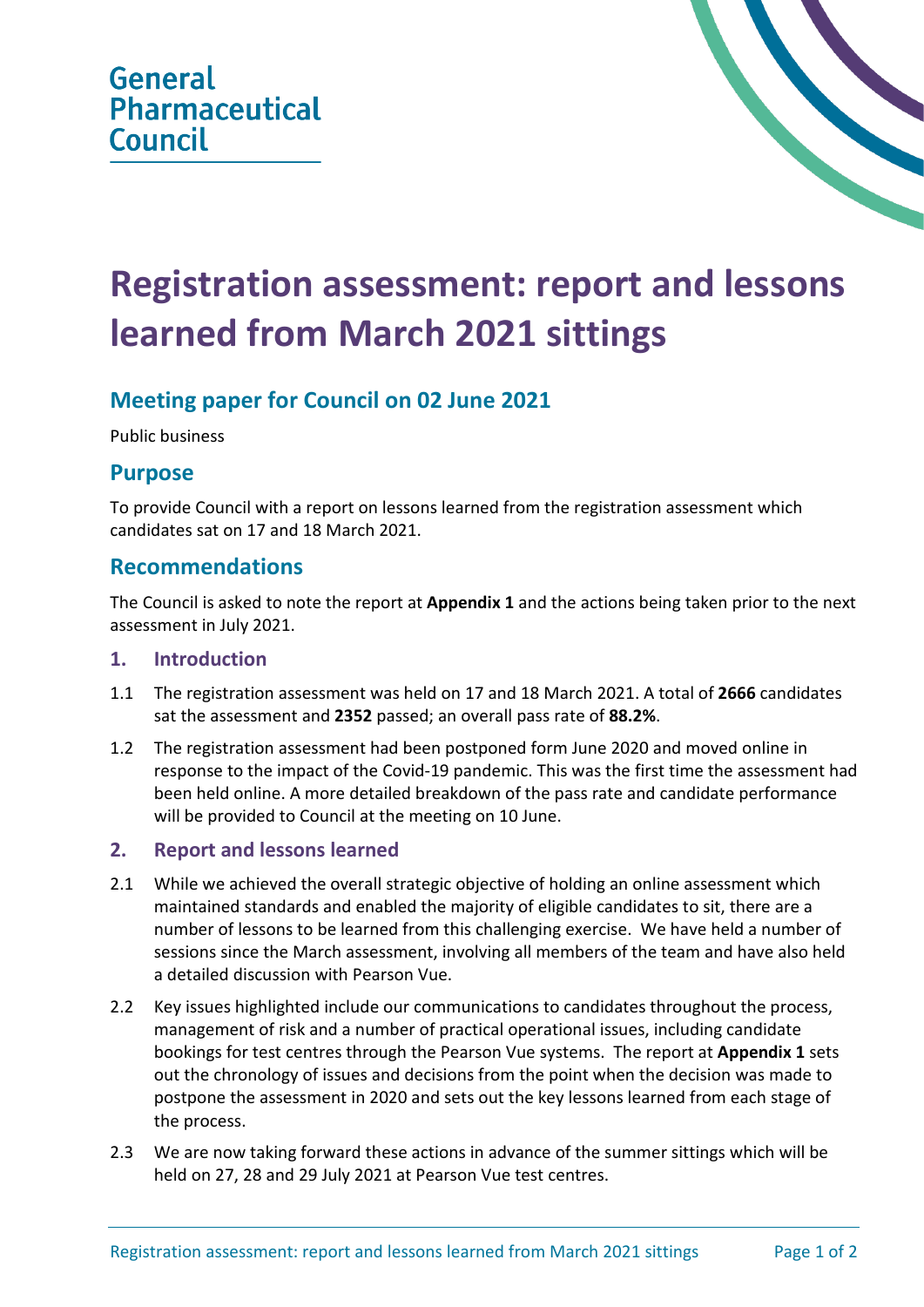### **3. Equality and diversity implications**

3.1 The report highlights that all candidates were able to apply for adjustments (for example, on medical grounds) with 350 applications granted or partially granted. The report also sets out the reasons for the decisions taken in respect of overseas candidates and the measures that were subsequently taken to enable candidates to sit overseas either at a test centre or remotely.

#### **4. Communications**

4.1 The report highlights the communications that were issued to candidates throughout the process and the points where additional or swifter action should have been taken.

#### **5. Resource implications**

5.1 There are no additional resource implications arising from the report.

#### **6. Risk implications**

6.1 The report highlights an action to develop a more comprehensive risk register, taking account of Council's recent adoption of a risk appetite statement and ongoing organisational developments to improve risk management.

#### **7. Monitoring and review**

7.1 We will provide further updates to Council prior to the July sittings and will be asking our internal auditors to provide assurance that the necessary actions have been taken forward.

#### **8. Recommendations**

The Council is asked to note the report at **Appendix 1** and the actions being taken prior to the next assessment in July 2021.

Mark Voce, Director of Education and Standards General Pharmaceutical Council

06/05/2021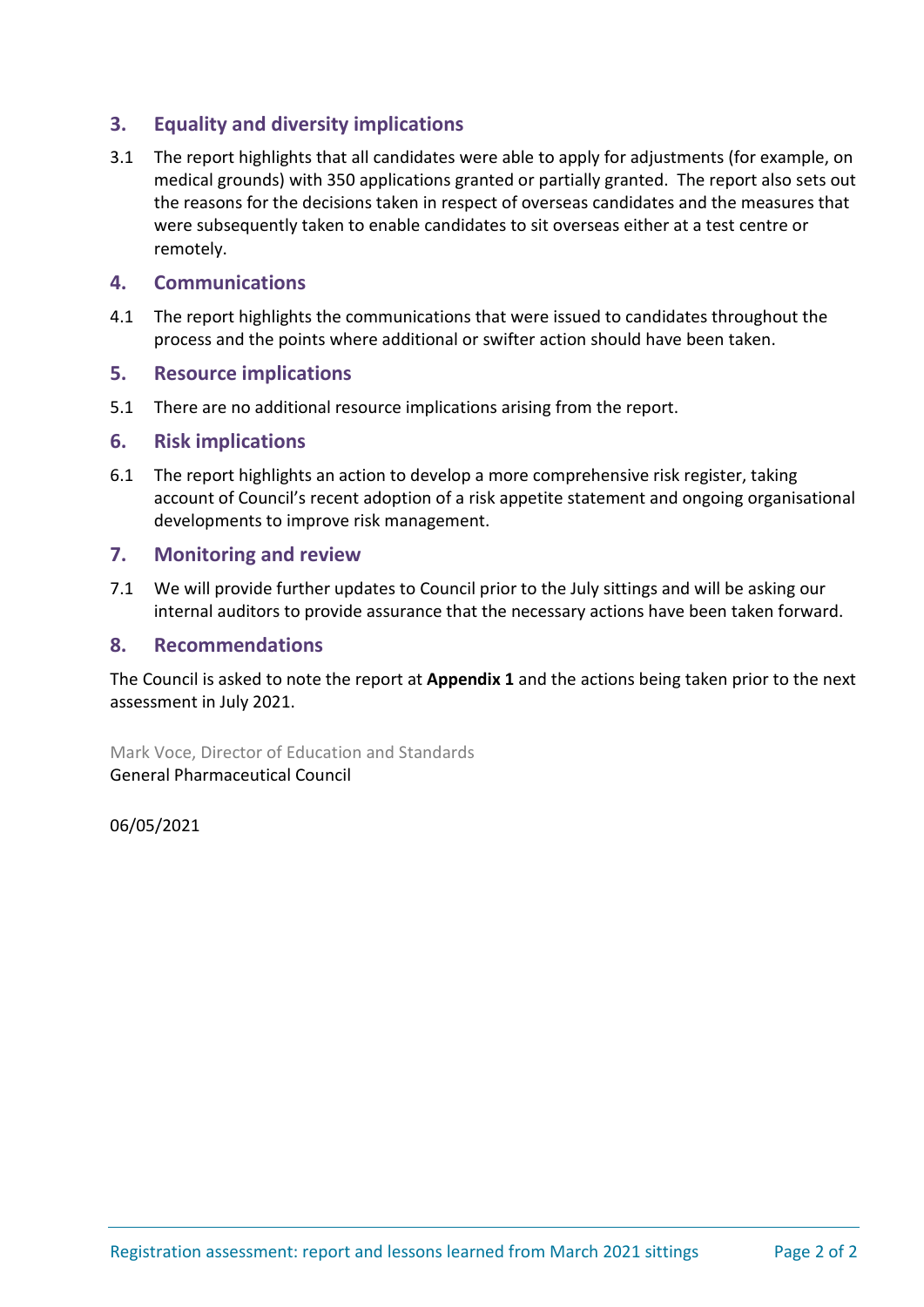# **General Pharmaceutical Council**



# **Registration assessment: Review and lessons learned from sittings in March 2021**

# **Background and context**

- 1. The registration assessment forms the final part of initial education and training for pharmacists. It provides objective evidence that individuals have met the required standards for entry onto the register and to practise as a pharmacist.
- 2. The assessment consists of two parts: Part 1 lasts two hours and has 40 pharmacy calculation questions; and Part 2 lasts two and a half hours and has 120 selected response questions. Candidates have a scheduled one-hour break between papers. The assessment is based on the knowledge required to be a day one pharmacist. The questions are developed by pharmacists and reviewed by standard setters with the Board of Assessors providing the quality assurance and final sign-off.
- 3. The assessment normally takes place twice a year in June and September. Typically, around 3,000 candidates sit in June and around 1,000 in September. In June, the assessment takes place in six or seven large conference venues on the same day with all candidates sitting the same paper. In September, a smaller number of (usually) the same venues are used with all candidates sitting a different paper to the one used in June, albeit there may be some of the same or similar questions. Invigilators are present at each venue.
- 4. The dates for the assessment are usually confirmed around 12 months in advance and, in line with dates from previous years, pre-registration students were planning to sit the assessment on the last Thursday in June 2020 or September 2020.

# **March – May 2020: Postponing the assessment and development of provisional registration**

- 5. On 23 March, the respective governments across the UK announced a national lockdown. The restrictions included a prohibition on large gatherings and a requirement for social distancing. We began to receive questions through our customer contact centre straight away from preregistration students anxious to know whether the assessment would take place in June.
- 6. On 25 March, the GPhC brought together student and trainee representative bodies, universities, employers, education and training bodies and others from across the UK to discuss the key issues in relation to pre-registration training during the COVID-19 pandemic.
- 7. On 26 March, the GPhC and PSNI issued a joint statement indicating that all stakeholders recognised the significant pressures that pre-registration trainees were working under and the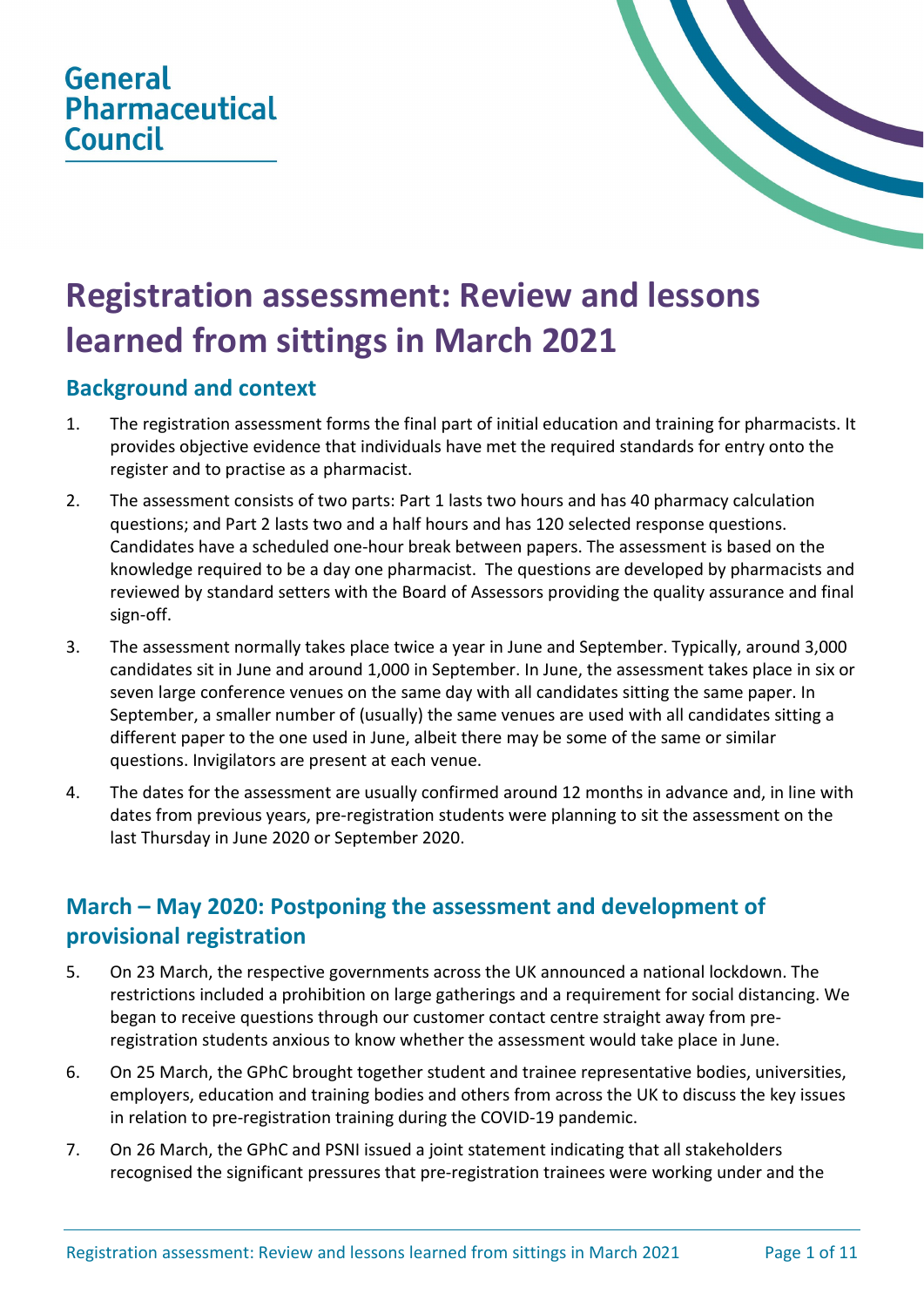major impact this would have on their ability to prepare for the registration assessment. It recognised that this was the case both for trainees in Great Britain and for trainees due to sit the PSNI exam in Northern Ireland. We also recognised that more pharmacists would be needed to help respond to the pandemic and deliver care to patients and the public in the coming months, and that pre-registration trainees were expecting to be able to register and work as pharmacists from August. Taking account of the views expressed, the GPhC and PSNI decided to postpone the assessment sittings scheduled for June and September in GB and June and October in NI. These sittings would be scheduled at a later date either later in 2020 or early 2021, when the position in relation to the pandemic had become clearer. In the meantime, we would consider options for some form of provisional registration.

- 8. On 21 May, and after further consultation with stakeholders to discuss the necessary practical detail and patient safeguards, the GPhC's governing Council agreed a policy of provisional registration. This was based on a set of principles designed to:
	- maintain standards for entry to the register to protect patient safety and the quality of care given to patients and the public both now and over the long term;
	- support the NHS and community pharmacy by strengthening the workforce at a critical time;
	- minimise blockages or gaps in the pipeline for qualified new registrants to join the profession in 2020 and in coming years too;
	- safeguard the welfare of students and trainees whilst also ensuring that their hard work, and that of their tutors, over many years is given suitable recognition at this key stage in their professional lives;
	- enhance the transition from trainee to pharmacist by strengthening the framework of support in their initial period of work.
- 9. The policy confirmed that individuals who were provisionally registered must sit the registration assessment at the first opportunity if they were fit to do so. Successful candidates would then apply to join the (main) register and unsuccessful candidates would no longer be provisionally registered.
- 10. The Council agreed that, subject to the outcome of a procurement exercise, the registration assessment should be delivered online as soon as practicable, taking account of the necessary technical, security, accessibility and content issues. This reflected the current Government requirements across the UK in relation to social distancing and large gatherings and took account of the possibility of such requirements either continuing or being re-imposed later.
- 11. Individuals would be given a minimum of two months' notice of the date for the assessment.

# **June – November 2020: Procuring an online solution, identifying dates for the assessment and deciding on the model for delivery**

12. On 10 June, we issued an invitation to tender which set out our requirements for delivery of an online solution. At this stage and based on both the current situation with the pandemic, and the possibility of restrictions continuing or being re-imposed, the requirements envisaged an online solution which could be delivered from any location, including candidates' home addresses.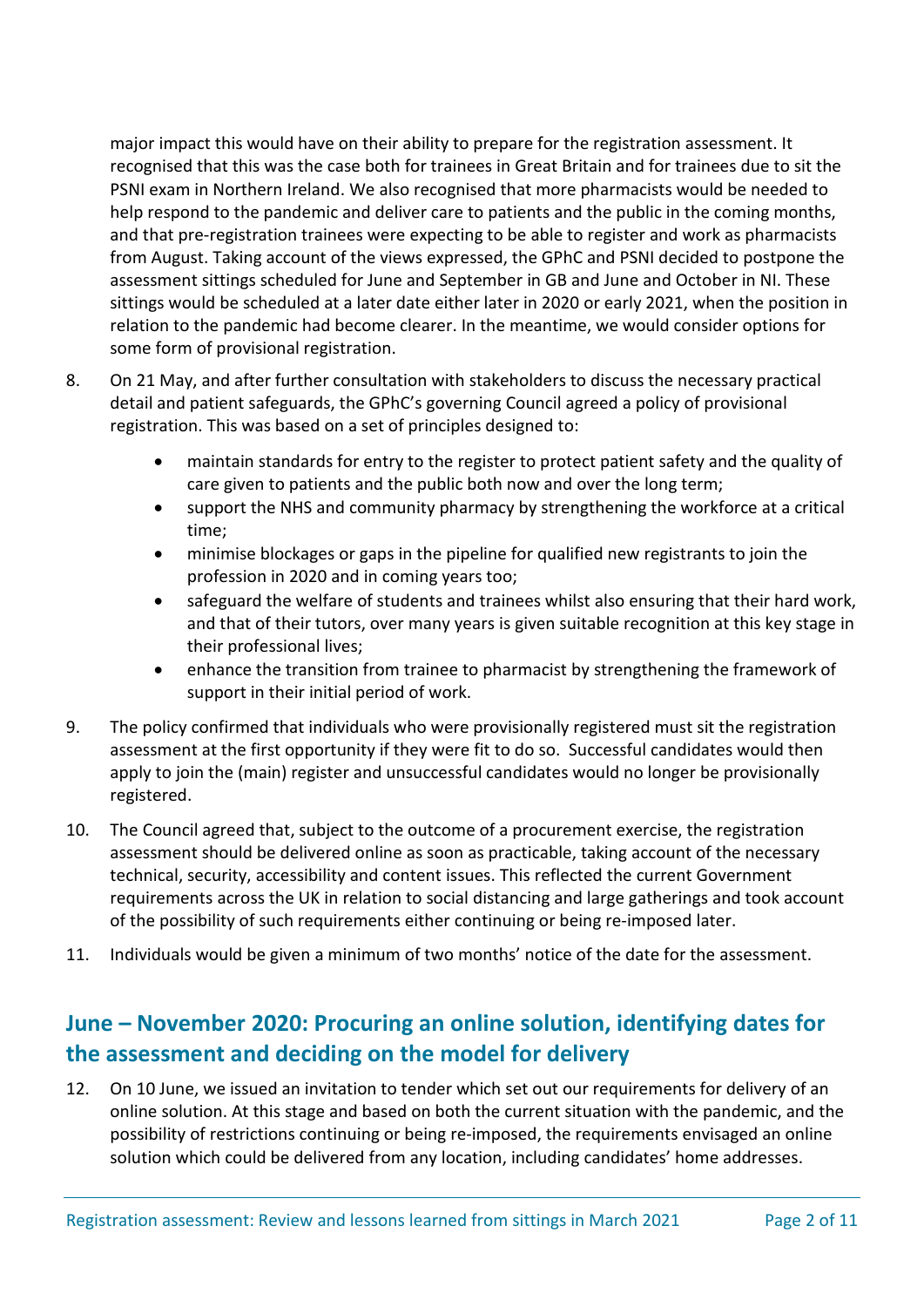- 13. Following an initial lack of response from potential providers, an extension to the original deadline for bids was offered and, on 21 July, seven bids were received. In order to identify an appropriate shortlist, a further set of supplementary questions was asked of each bidder. Three organisations were subsequently shortlisted and invited to present their bids to an evaluation panel. These presentations took place between 14 and 22 September and a decision was made on 29 September to award the contract to Pearson Vue. Following detailed work to finalise the contract, we confirmed Pearson Vue as the supplier for the online assessments in 2020 on 6 November.
- 14. At the beginning of discussions with Pearson Vue they advised that, in addition to an online solution whereby candidates would sit the assessment remotely, a number of Pearson Vue test centres had been made COVID-secure with social distancing and other measures in place, including the wearing of face masks. Based on our requirement for around 3,000 places, Pearson Vue advised that this could be achieved, although it would require the assessment to take place over two days as only 1,500 places were available per day due to social distancing requirements.
- 15. All test centre places could be reserved in advance for all GPhC assessment candidates. The original requirement – an online solution with remote proctoring – remained possible but it would not be possible to guarantee spaces in advance. This meant that GPhC candidates would be competing with exam candidates from many other organisations across the world for spaces in a particular time slot. Pearson Vue also advised that, based on their experience of delivering remote sittings, around 10% of candidates experienced significant issues with reliable internet connectivity at their home address making an exclusive use of remote sittings undesirable if other options were now available. Therefore, a hybrid solution may offer the fairest and most effective way for candidates to sit the assessment.
- 16. The GPhC also noted feedback from stakeholders and from candidates in other professions which indicated some concerns about remote sittings, including internet connectivity and the inability to leave the room during the assessment for a comfort break other than during a scheduled break between papers.
- 17. After detailed discussions with the Board of Assessors, the GPhC decided that all candidates should sit at a test centre, although a remote sitting option would potentially be available if there were medical or other reasons why a person could not attend a test centre. This decision meant that the assessment needed to take place over two days with two different papers prepared.
- 18. We remained committed, in line with the decision by our Council, to holding the assessment as soon as possible. Due to the volume of organisations requiring assessments with Pearson Vue, and the need to have two days for the assessment (due to limited capacity in test centres while social distancing measures were in place), the options were limited. In addition, the need to produce two papers and to ensure that the previous paper-based format could be changed to an online format in line with Pearson Vue systems, presented a major challenge in terms of timescales. Also, an appropriate time was needed to ensure those candidates who required adjustments (for example due to conditions such as dyslexia or inability to wear face masks) were able to apply and have their requests fully assessed.
- 19. Given the earliest available dates where Pearson Vue test centres were available, and the work required to prepare for the two sittings, we confirmed that the assessments would take place on 17-18 March. There is little doubt that there were considerable risks in achieving this date which may have contributed to the issues affecting overseas candidates and the booking process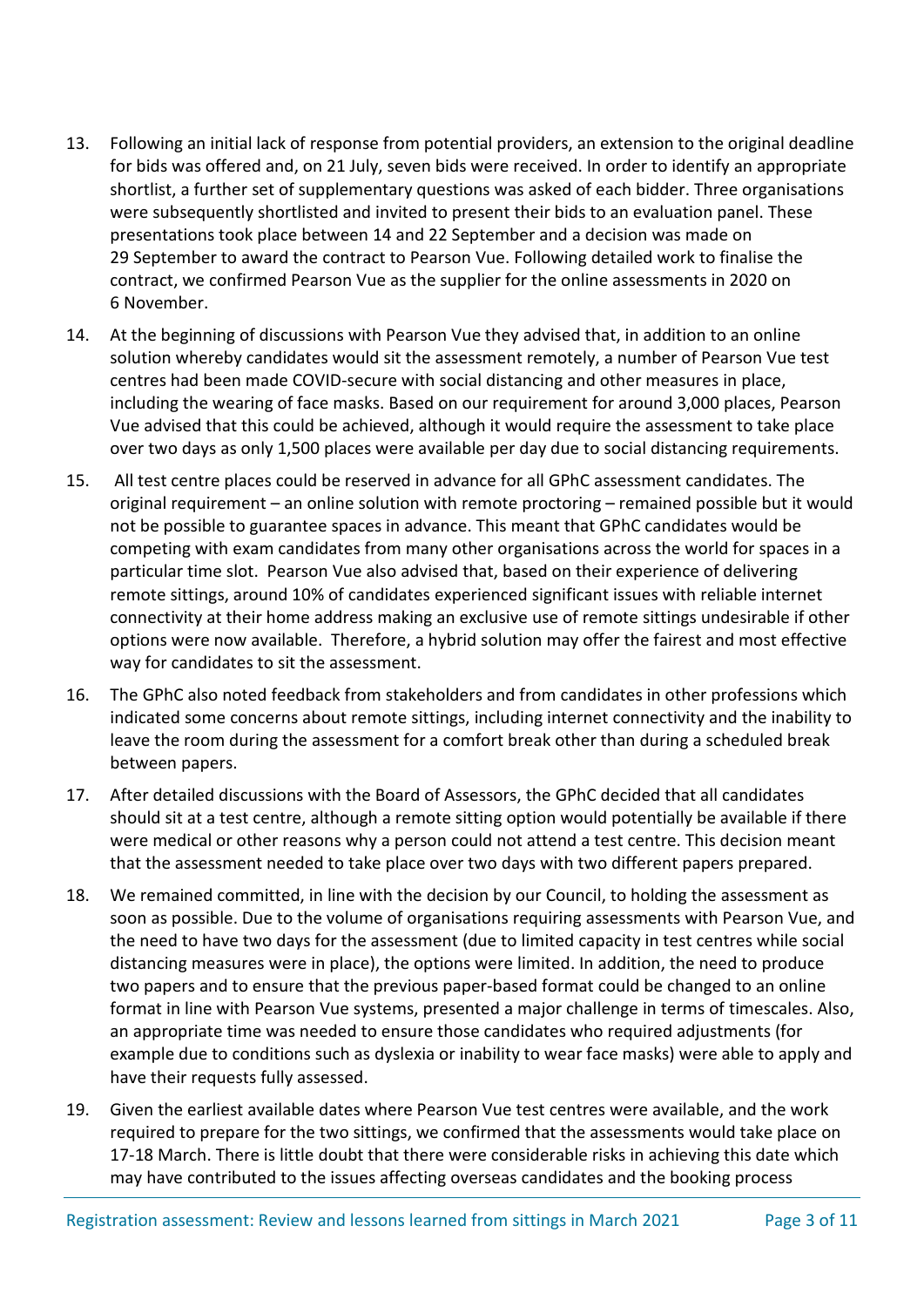outlined below. However, we believed that it would be unreasonable for candidates to wait beyond the end of March and had consistently highlighted our aim to hold the assessment in late 2020 or early 2021.

- 20. We provided short updates to candidates every 4-6 weeks during the procurement process, to let them know about key developments in the process. In the absence of being able to answer the two main questions that candidates had – the date of the assessment and where and how it would be held –our overall approach was to wait until there was a relevant development or update before contacting candidates via email. While we were required to ensure all commercial aspects of the procurement remained confidential, we recognise we could have done more in this phase to contact candidates more regularly to explain the issues we were seeking to resolve and provide greater opportunities for them to engage with us.
- 21. On 30 November we wrote to all candidates confirming the dates of the assessment, that candidates would be expected to sit the assessment online at a test centre, that the types of questions used and the standard required to pass were not changing; that we would be adding more information, including frequently asked questions, to our website, and that we would be hosting a webinar to help answer questions that candidates may have.

#### **Lessons learned**

**We are conducting a review of our procurement needs and will ensure clearer timescales for the overall process, including the need for supplementary information and resolution of contracts. (NB This does not affect the summer and autumn sittings where Pearson Vue are already contracted to deliver the assessment).**

**We are now in a position to provide more regular updates for candidates and will be issuing communications on a clear schedule so that they are aware when they will be receiving updates and information. If problems or issues arise, we will keep candidates regularly informed about them.**

# **November 2020 – March 2021: Developing the assessment papers; agreeing regulations; applications, adjustments and booking processes**

#### **Development of papers**

21. During the procurement process, the GPhC and the Board of Assessors worked with our marking contractor, Alpha Plus, to implement Item Response Theory (IRT) $<sup>1</sup>$  $<sup>1</sup>$  $<sup>1</sup>$  to ensure maintenance of</sup> standards when the assessment was delivered online. We held a series of meetings with our standard setters to review all questions used in the assessment since June 2016 to assess if these were suitable for reuse. Reasons that questions are considered no longer suitable include changes to clinical guidelines, unavailability of products in the questions and question stems or options no longer reflecting current practice situations. Following this review, we developed a plan with Alpha

<span id="page-6-0"></span> $<sup>1</sup>$  Item Response Theory is a statistical technique that takes into account question difficulty and</sup> candidate ability. It enables maintenance of the same standard across multiple assessments.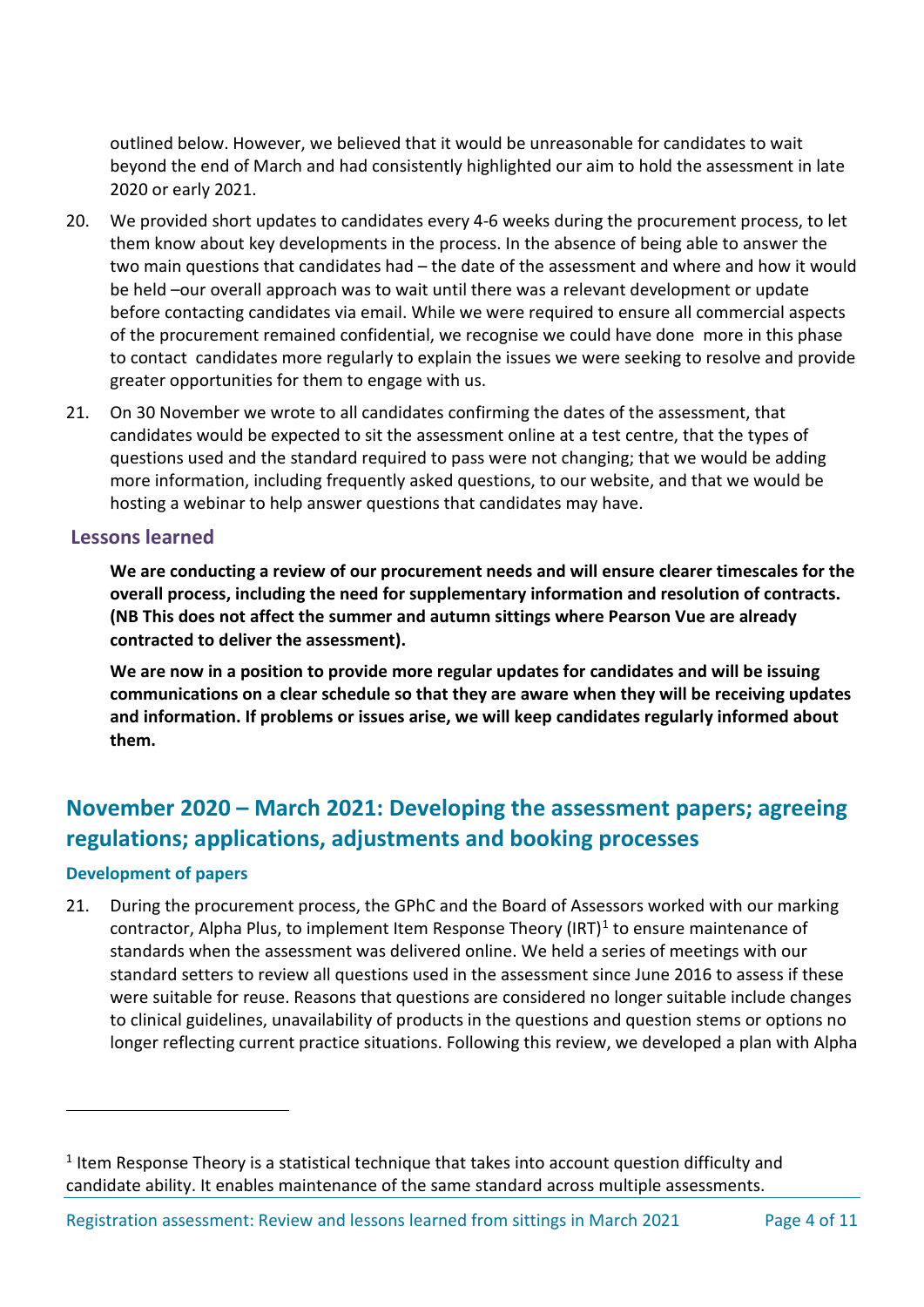Plus to reuse some questions as anchors enabling the implementation of IRT in the 2021 assessments.

- 22. After agreeing the contact with Pearson Vue, we developed a timetable for the March 2021 assessment papers considering build time, review and approval by the Board of Assessors and the 4-6 weeks required for the test publishing process by Pearson Vue. We used our example questions for candidates and worked with the Board of Assessors to establish rules around style and layout ensuring that our three question styles could be accommodated with acceptable readability for candidates. The example questions were made available to candidates in February to provide insight into the types of topics tested and to allow them to gain familiarity with the functionality of the online delivery system, including how to navigate between questions and how to use the online highlighter function.
- 23. During this time, we continued to develop new assessment questions through virtual question development workshops with question writers and our well-established remote review process.
- 24. The papers for 17 and 18 March were built concurrently. All the new questions in the papers were reviewed by standard setters with reused questions having been reviewed in the autumn of 2020. This provided the GPhC and the Board of Assessors with assurance of consistency across the two papers, and confidence in the reliability and validity of the two papers.

#### **Regulations and publication including confirmation of remote sittings**

25. On 23 December 2020 we published the updated registration assessment regulations and informed candidates by email. These included the specific amendments setting out the criteria for allowing remote sittings.

#### **Water and wipeable booklets**

- 26. Following publication of the assessment regulations and associated information for candidates, concern was expressed about two issues.
- 27. Firstly, water would only be available to candidates in test centres in the scheduled break between papers. This was due to Pearson Vue rules and the potential damage to IT equipment if water or other liquids were spilled during the assessment. Although we recognised that this was not an ideal situation, we did not, at the time, explore possible alternative options. Based on feedback from candidates and stakeholders, we arranged with Pearson Vue that water bottles could be placed on a desk immediately outside the assessment room and accessed at any time during the assessment by asking the invigilator.
- 28. Secondly, wipeable laminated booklets and erasable pens would be used by candidates rather than pen and paper for rough workings out, an important issue for the Part 1 calculations paper in particular. This reflected Pearson Vue rules both at test centres and for remote sittings. Although there may have been some flexibility to amend the rules at test centres, this was not an option for remote sittings because of the significant challenge it would have presented for the online proctors and the possibility of introducing irregular assessment practice.
- 29. Extensive discussions took place, including with the Board of Assessors, on the usability and suitability of these before the decision was taken to use them. However, in our initial communications, we did not provide this level of detail meaning that some candidates were anxious about whether they would be able to do their rough workings for calculations. We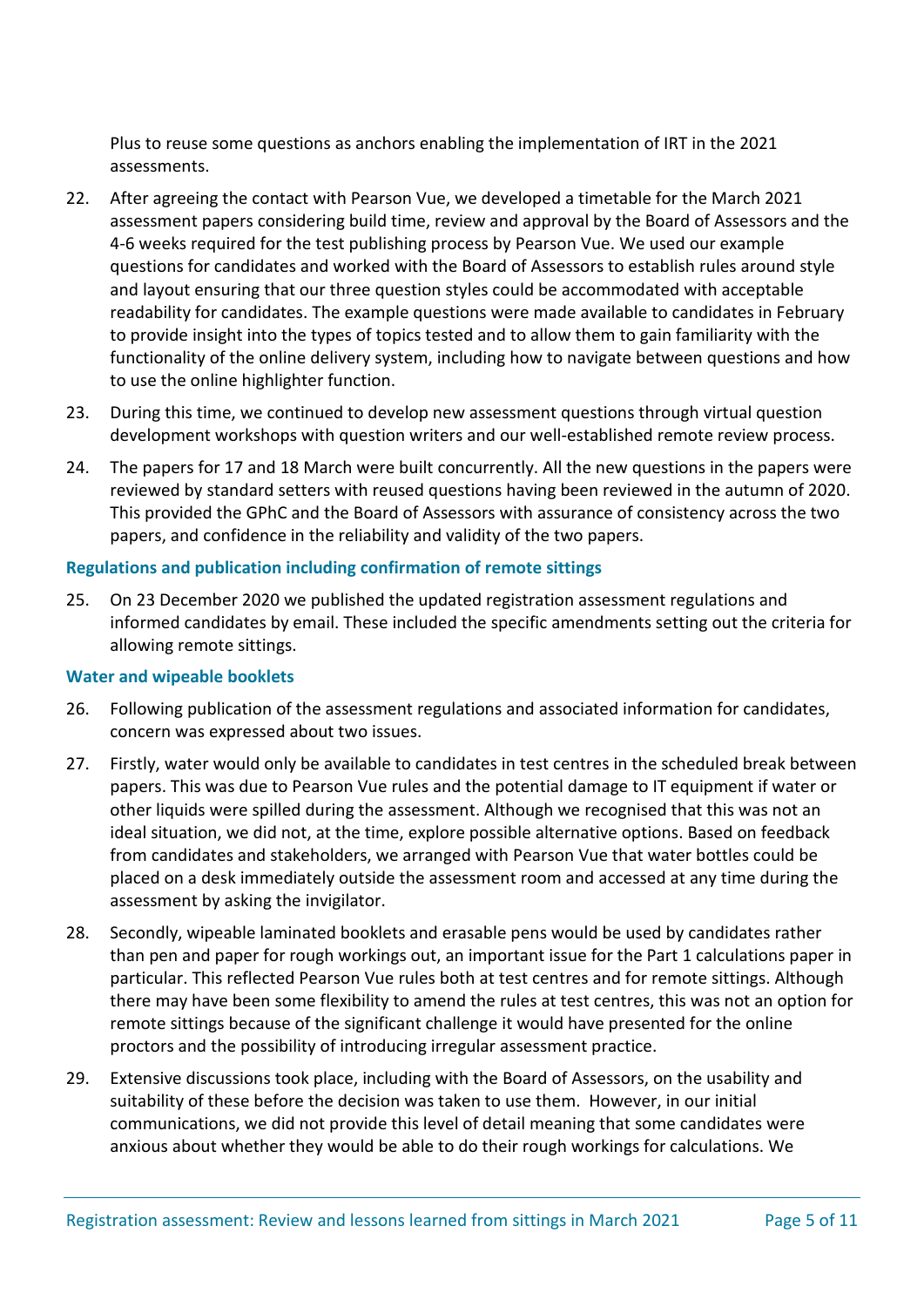subsequently provided further information about the size and nature of the wipeable booklets, including that additional ones would be provided if needed during the assessment.

#### **Applications to register**

- 30. From 5 January, candidates were able to register for the assessment. We sent out communications in advance to explain the process for registering for the assessment and answered any follow-up queries. In line with our ongoing development of online services, candidates were able to register to the assessment through their MyGPhC account rather than submitting paper-based applications. On 8 January we issued a statement in response to further questions about whether the assessment would take place following the rise in infections over December and January. We confirmed that the assessment was the most effective method to maintain standards of entry to the pharmacist register in the current system of pharmacist education and training. We also stated it was not feasible to introduce alternative arrangements that would uphold standards, protect patient safety, and be fair to all candidates. We also emphasised that candidates who did not feel fit to sit would be able to sit in the summer and that provisional registration would continue until those sitting in the summer had received their results. We set out that candidates may decide they were not fit to sit for a wide range of reasons, including the impact the pandemic had on their health and wellbeing or their ability to prepare adequately for the assessment due to pressure at work or caring responsibilities at home.
- 31. By 26 January, just under 3,000 candidates had registered to sit. On 2 February, we contacted all candidates via email to share with them the 'on the day' guidance, which was supported by Q&A and other documents on the website, to help them know what they could expect on the day of their sitting and how to prepare.

#### **Adjustments**

32. The registration assessment regulations enable candidates to apply for adjustments where, for example, they have a particular medical condition. The applications may involve requests for additional time due to conditions such as dyslexia or requests to sit in a separate room from other candidates due to diagnosed conditions such as anxiety. Candidates were also able to apply to sit the assessment remotely if they had a particular condition that would prevent them sitting at a test centre. 370 applications for adjustments were received and considered by a panel which consisted of members of the Board of Assessors and two adjustment advisors. 350 applications were granted or partially granted.

#### **Overseas**

- 33. This was the first occasion on which the assessment could be sat overseas. Enabling overseas sittings had not been identified by the Council as a strategic priority. However, the online nature of the planned sittings meant this was an opportunity we wanted to offer, subject to it being feasible and above all, posing no security or integrity risk to the assessment overall.
- 34. Around 80 overseas candidates applied to sit. In line with the overall approach, candidates were required to sit at a test centre unless they applied through the adjustments process as outlined above. Pearson Vue had test centres either owned directly or operated through third parties in all the countries where overseas candidates were based. There were no issues affecting candidates in countries where the time difference from the UK was less than five hours. Over 30 candidates were therefore assured of being able to sit at test centres.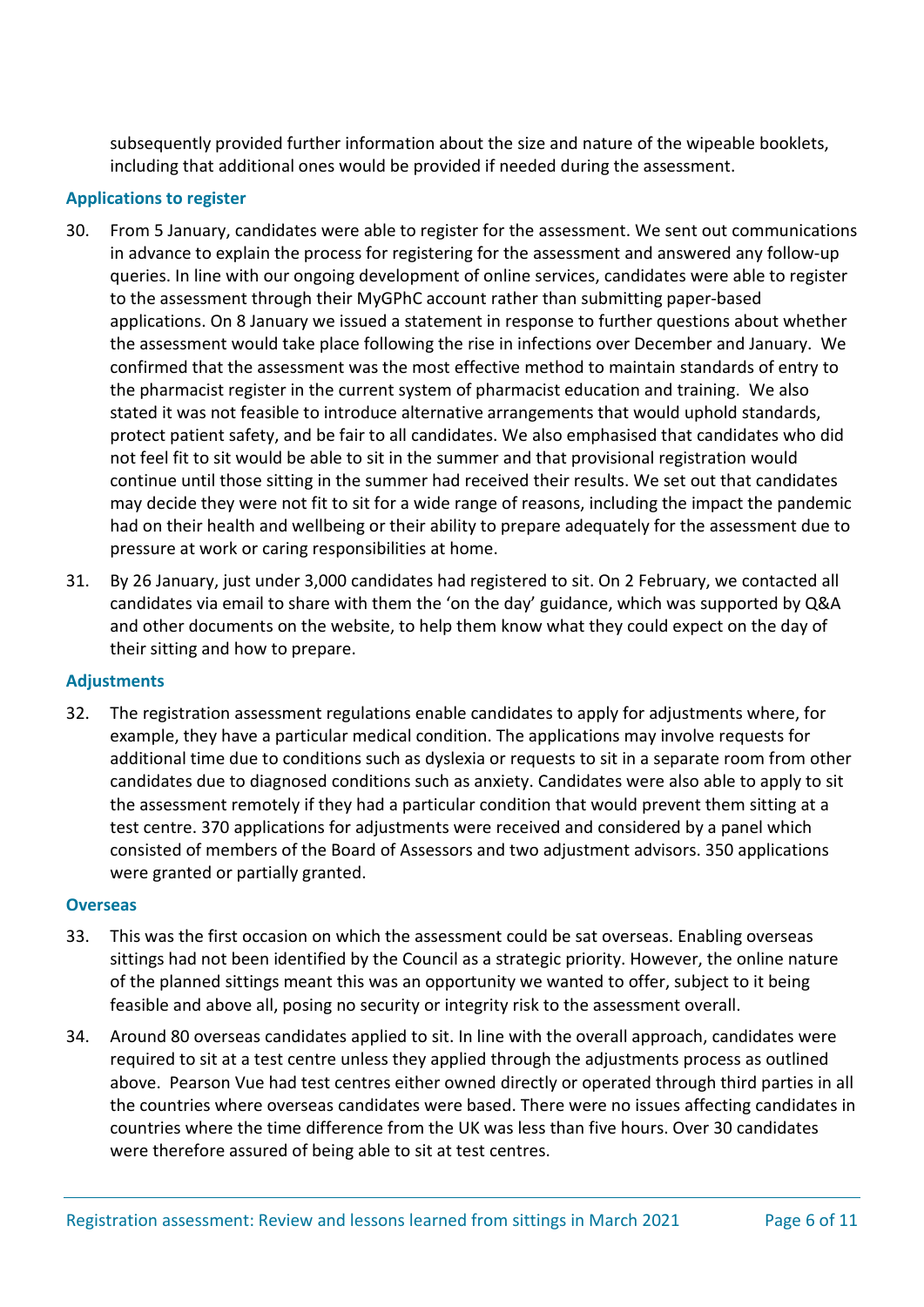- 35. The remaining candidates were concentrated in Hong Kong, Singapore and Malaysia where the time difference is over six hours. We did not believe it would have been appropriate for some candidates to start the assessment after others had finished as it would have been possible for some discussion to take place between candidates and/or for details of questions to be highlighted on social media, affecting the overall integrity of the assessment. This issue had been identified early in the process.
- 36. At the time three options and assumptions were made. Firstly, that it would be possible for opening hours of the Pearson Vue centres in the countries to be varied so that some remained open for longer period enabling candidates to sit at the same time as those in the UK. Secondly, that arrangements could be made for some form of chaperoning to ensure candidates remained in a test centre until such time as UK candidates had started the assessment. Thirdly, that candidates could potentially sit remotely. We did not focus attention at an early enough stage to confirm these possibilities. Once we did so, Pearson Vue advised that it was not possible for the test centres to remain open for longer hours due to contractual requirements with their third-party operators. And, based on legal advice, we concluded that it would not be appropriate to require people to remain at test centres once they had finished the assessment. Finally, Pearson Vue advised that their systems for remote sittings automatically defaulted to local time and it was therefore not possible for candidates in the affected countries to sit remotely at the same time as UK candidates.
- 37. Furthermore, as we were not able to guarantee places for remote sittings, we were concerned that there may not be enough places to accommodate both the number of UK candidates who required remote sittings due to reasonable adjustments and overseas candidates. We believed it was right to prioritise those who were already working in the UK and who would be able to contribute immediately as a pharmacist given the continuing pressures created by the pandemic.
- 38. On 20 January, we wrote to candidates in countries with more than six hours' time difference to say that due to significant challenges we had identified, it would not be possible for them to sit the assessment in March. Although this would be disappointing and frustrating for candidates, we also took account of the fact that, due to the pandemic, the likelihood of being able to travel and work in the UK would be limited and therefore the impact reduced.
- 39. We received a significant number of representations from overseas candidates and stakeholders following this decision. We discussed urgently with Pearson Vue whether any further flexibility was possible in relation to the opening hours of test centres or to facilitate remote sittings. Despite significant efforts, there was no option to increase the opening hours and no option to identify alternative locations.
- 40. In relation to remote sittings, we were able to identify a workaround whereby the GPhC could manually amend individual slots for remote sittings so that the overseas candidates were able to sit at the same time as UK candidates. This coincided with our own confirmation of the very small number of UK candidates who had requested and been granted remote sittings. As such, and although places could not be guaranteed, there was an exceptionally strong likelihood that all candidates would be able to sit. As such we informed overseas candidates on 15 February of the options now available to them and also provided updates to stakeholders through targeted emails and a statement on our website, which was also issued to the pharmacy media.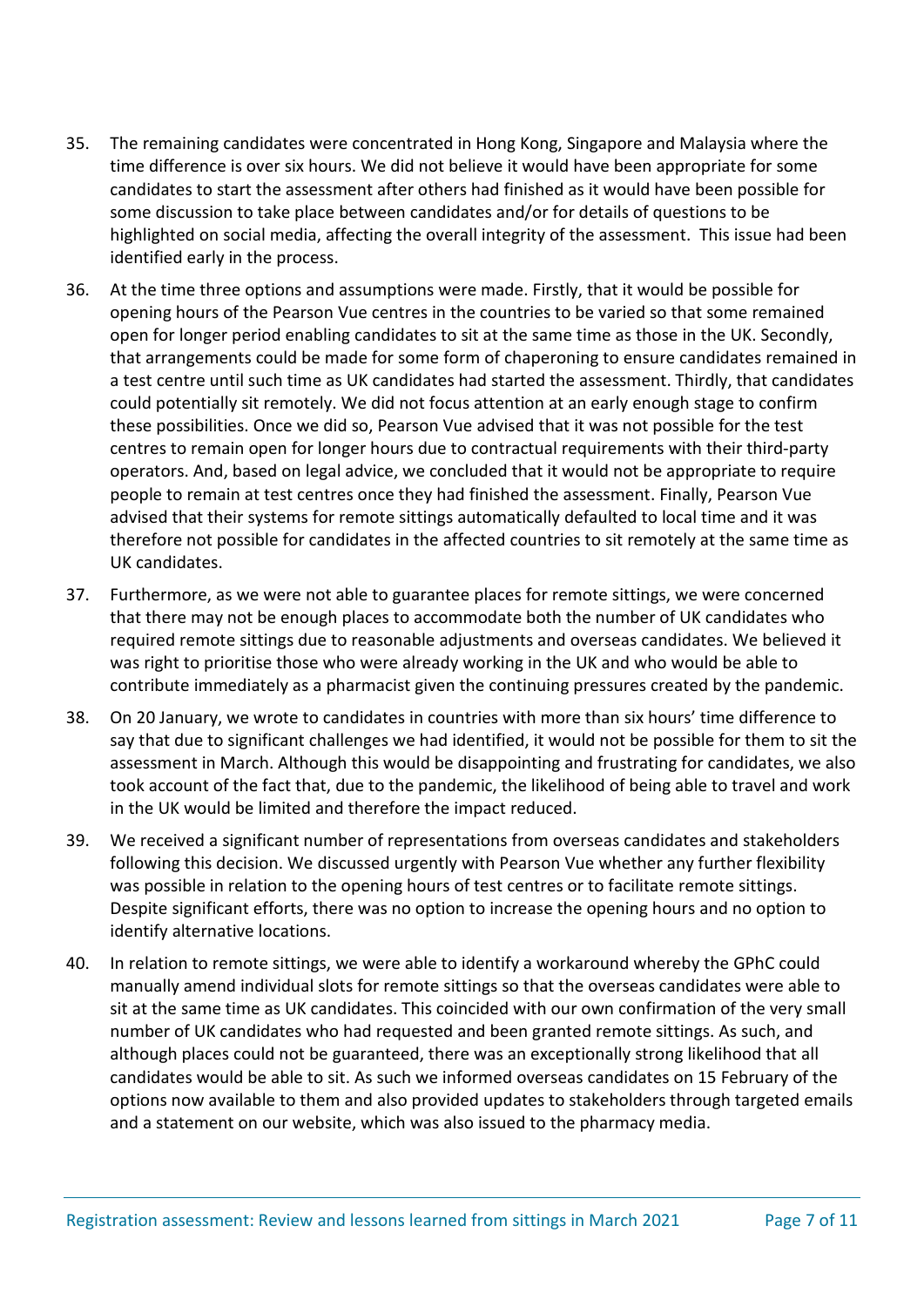#### **Webinar**

- 41. On 9 February we hosted a webinar which was attended by 1,900 people. The purpose was to expand and emphasise information that had been sent to candidates about the process and to demonstrate how the assessment questions would look on screen. In addition, we invited questions in advance and throughout the webinar, answering as many as possible during the event and following up afterwards by adding to the frequently asked questions section on our website.
- 42. On the day of the webinar, the pharmacy media highlighted an extract from a financial paper which was due to be discussed by Council at its meeting on 11 February. This included an estimate for budgeting purposes of a 60% pass rate in the March assessment. This was not a prediction and we issued a statement confirming this. However, given the heightened anxiety around the assessment, this reference was regrettable and avoidable.

#### **Bookings and response**

- 43. On 25 February, candidates were invited to book their test centre places with Pearson Vue. 164 test centres were available throughout GB with appropriate social distancing and other COVIDsecure adaptations. There were four significant issues with the booking process:
	- Emails to candidates were sent out by Pearson Vue in batches meaning that some candidates received the emails several hours earlier than other candidates, and so had greater opportunity than others to choose a place at their preferred test centre.
	- Due to a technical error in the Pearson Vue systems, 60 candidates in three test centres were wrongly allocated an afternoon slot which would have been after other candidates had completed the assessment.
	- There was insufficient capacity for all Scottish candidates to sit in Scotland itself or in centres close to the border. This was caused in part by the late conclusion of a contractual issue between Pearson Vue and a third party for the use of a particular test centre.
	- The booking system did not prevent candidates being able to book places on both days as some candidates mistakenly did.
- 44. Although the breadth of candidates' home addresses had been shared between GPhC and Pearson Vue, a detailed mapping exercise matching all available test centre capacity to the candidates' addresses was not carried out in advance. This meant that the issue most significantly affecting Scotland was not identified. In addition, our previous assurances to candidates about the number of test centres may have led to an assumption that all candidates would be able to sit at their preferred test centre despite messaging that they should prepare for different centre options.
- 45. Following this, we addressed the situation urgently. In Scotland, our director communicated extensively and directly with stakeholders and individual candidates. Once the issues had been identified, we issued updates via our website, social media accounts and emails on a regular basis to reassure candidates and stakeholders that we were working with Pearson Vue to resolve these issues as an urgent priority, and to let them know about progress on resolving the issues.
- 46. We confirmed on 5 March that additional capacity in Scotland had been identified and Scottish candidates who wanted to sit the assessment in Scotland would be able to do so. We also confirmed that we were finalising the allocation of places to candidates and were seeking to re-allocate people closer to their home where possible. The issues affecting afternoon slots and candidates who had double-booked had also been resolved.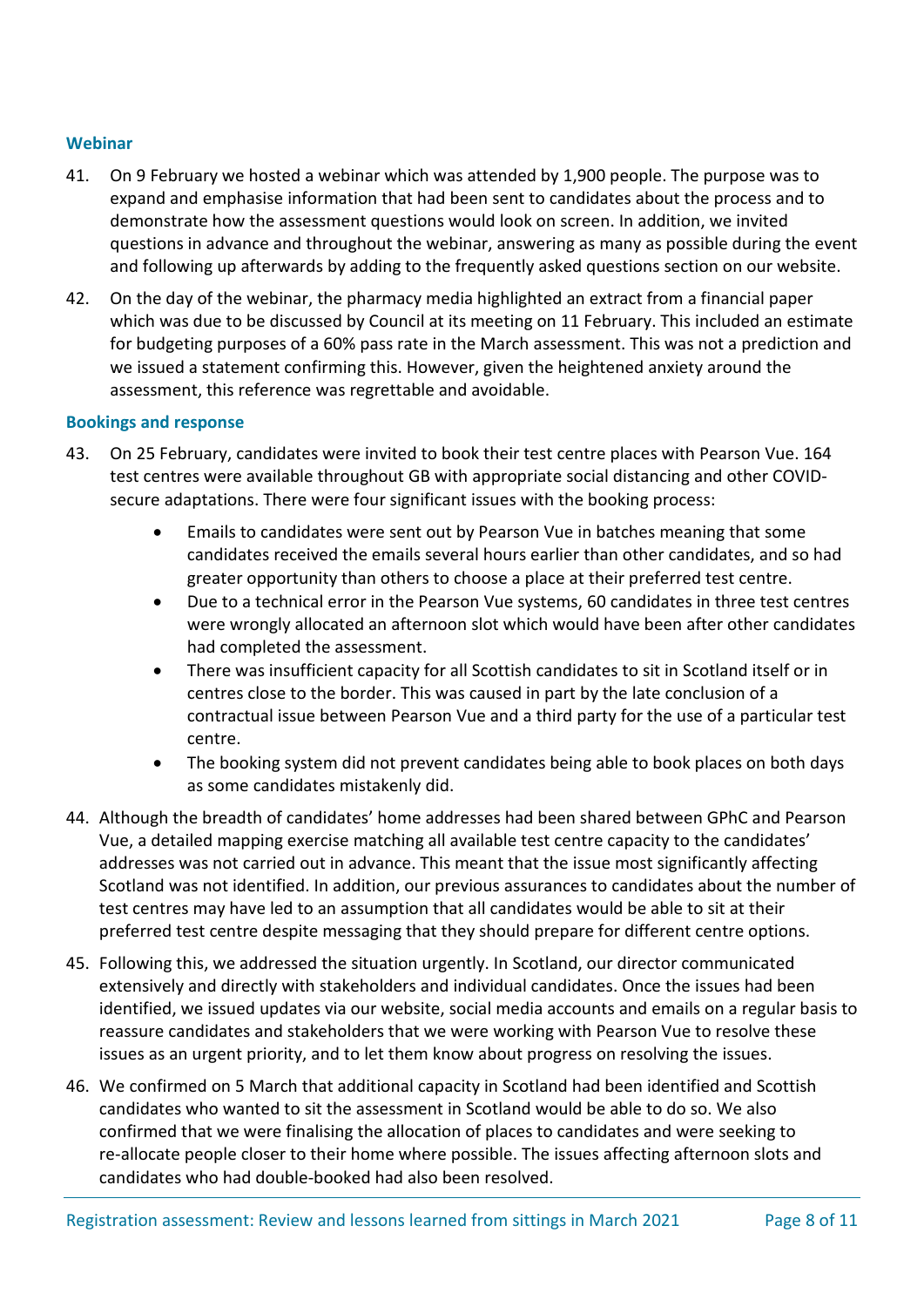47. On reflection, our initial response to concerns raised on social media on the afternoon and evening of 25 February was too slow. We should have responded immediately to concerns with messages to reassure candidates that we would work to resolve the issues as quickly as possible, rather than waiting until we had established more of the facts the following day.

#### **Summer and Autumn sitting dates, and decision to extend provisional registration**

- 48. On 12 March, we contacted all potential candidates via email to let them know that we had now confirmed the dates for the Summer and Autumn registration assessment sittings. The pandemic has continued to be a significant factor in planning the registration assessment sittings in 2021. We advised candidates that due to the ongoing impact of the pandemic on capacity and availability within Pearson Vue test centres, the summer and autumn sittings would take place later than usual this year, in July and November.
- 49. We also explained that we were extending provisional registration until January 2022. This meant that provisionally-registered pharmacists who did not feel fit to sit the assessment in March could remain provisionally registered until they sat the assessment in July or November 2021. Current pre-registration trainees planning to sit the assessment in Summer 2021 would be able to apply to become provisionally-registered once their training was satisfactorily completed and could take up offers of employment at the same time as they usually would, from 1 August 2021. We emphasised in our communications that candidates should only sit the assessment if they felt fit to do so, and they could withdraw at any time up until they started the sitting.

#### **Lessons learned**

**Prior to the July sitting, we will undertake a detailed mapping exercise based on the addresses of candidates and the availability of test centres prior to the booking process.**

**We will ensure that all references to the registration assessment in financial or other Council papers are consistent with information addressed to candidates, and properly contextualised and explained.**

**We will ensure arrangements for overseas candidates are confirmed much earlier in the process to allow issues to be identified and resolved.** 

**We will work with Pearson Vue to arrange a more effective booking process, enabling candidates to have a more equal opportunity to book the test centre of their choice.** 

**We will explain the use of wipeable notebooks and erasable pens more clearly in communications to candidates.**

## **17 and 18 March 2021: Sitting the assessment**

- 50. The assessment took place on 17 and 18 March. 2,670 candidates sat the assessment (2,587 at test centres and 83 remotely in GB and overseas). Of those sitting at test centres, 86% were able to do so within 50 miles of their home address, meaning most candidates had shorter distances to travel than in previous years when a small number of larger venues were used.
- 51. Over the two days, the GPhC and Pearson Vue scheduled briefing sessions twice a day to ensure all issues had been identified and, where possible, resolved. This was supplemented by additional contact as and when any operational or technical issues arose. Pearson Vue provided a report to the GPhC at the end of each day with a summary of all issues identified.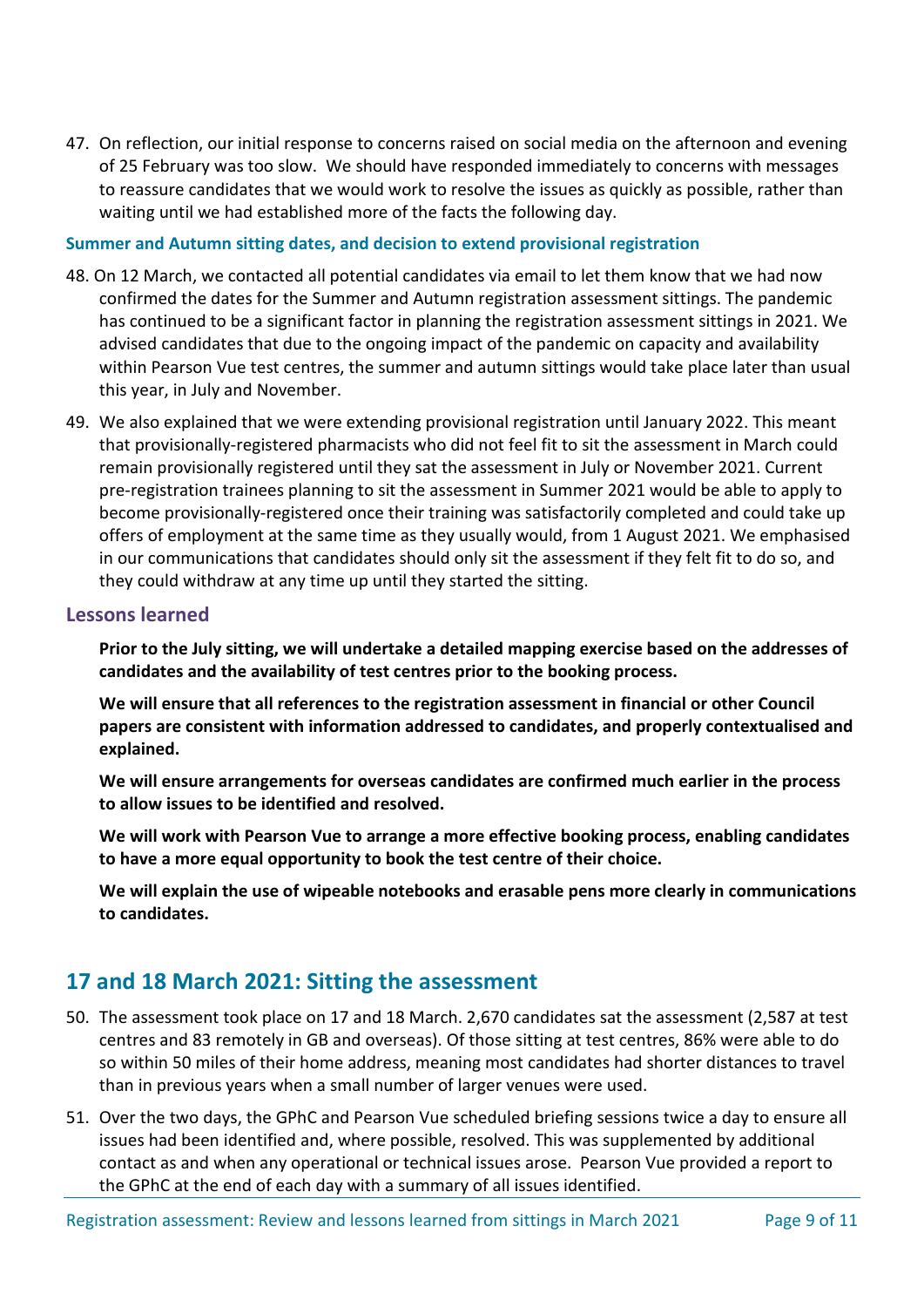- 52. A small number of individual candidates experienced some technical issues during the sittings. Several candidates sitting remotely were unable to sit the online registration assessment, with initial analysis suggesting this was due to internet connection issues they were experiencing.
- 53. A small number of candidates sitting in test centres also experienced some technical issues, which were largely resolved by the test centre staff. Our staff also worked with Pearson Vue to resolve wherever possible some other minor issues experienced by candidates.
- 54. In a small number of test centres, there was a lack of clarity about whether additional whiteboards could be issued to candidates.
- 55. Overall, significantly fewer issues were raised on the day than have occurred in previous years.

#### **Lessons learned**

**We will amend guidance to Pearson Vue invigilators to clarify the requirements in relation to whiteboards**

**We will work with Pearson Vue to maintain and enhance the arrangements for addressing any technical or other issues affecting candidates on the days of the assessment** 

## **19 March – 29 April 2021: Marking the papers and issuing results**

- 56. Immediately following the assessments, Pearson Vue passed the relevant information to the GPhC to initiate the process for the results of the assessment. The performance of all questions and papers as a whole were analysed and, using statistical methods applied across health professional examinations, the pass mark for each paper was confirmed and candidates were awarded passes or fails.
- 57. On 15 April, we wrote to provisional registrants and to employers to confirm that those who sat and did not pass the assessment would not be able to practise as a pharmacist from 9am on 29 April and to highlight both the contingency plans that should be put in place and the support that would be available. This communication benefited from being shared in draft form with certain stakeholders to ensure the main questions that candidates and employers might have would be answered clearly and to ensure the tone of the message was appropriate, given the difficult position that candidates who did not pass would find themselves in.
- 58. On 29 April, results were issued to candidates. For the first time, and as part of the GPHC's ongoing development of online services, results were available to candidates through their MyGPhC account. All candidates received an email informing them that their results were available and to check their account. All results were available by 9.00 a.m. as planned.
- 59. We liaised with key stakeholder organisations in advance to make sure they had sight of key information to help them support candidates who did not pass, including our guidance for unsuccessful candidates. We put a statement announcing the pass rate on our website and wrote to all key stakeholders to inform them of the outcome of the assessment. Detailed guidance was provided to ensure candidates were aware of what they needed to do next and to signpost to the support available.